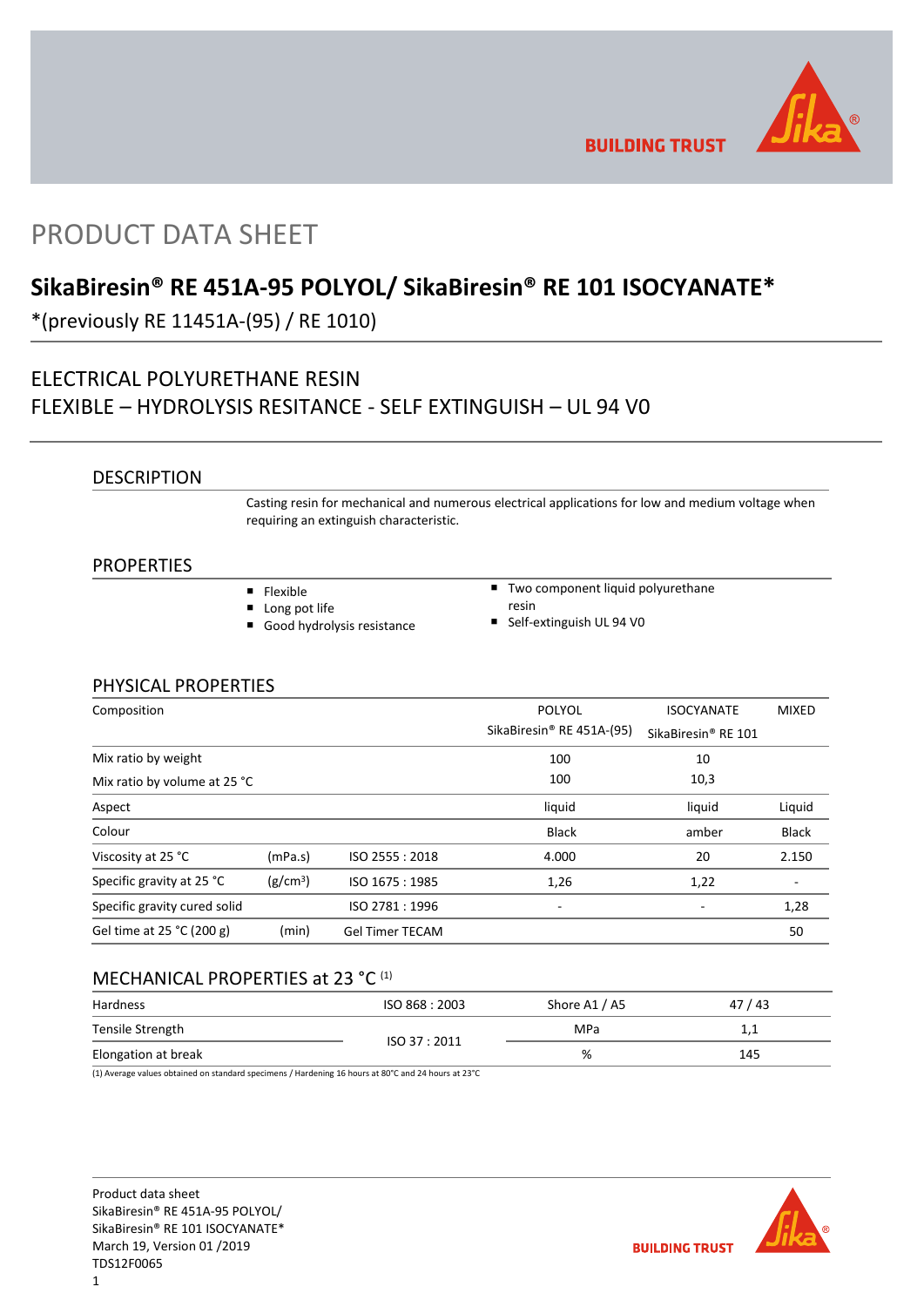# THERMAL AND SPECIFIC PROPERTIES (1)

| Working temperature                                                   |                 | °C                        | $-55$ to $+115$  |  |
|-----------------------------------------------------------------------|-----------------|---------------------------|------------------|--|
| Maximum working temperature (500hrs)                                  | °C              | 125                       |                  |  |
| Thermal conductivity                                                  | ISO 2582: 1978  | W/m.K                     | 0.40             |  |
| Glass transition temperature (Tg)                                     | ISO 11359: 1999 | °C                        | -40              |  |
| Coefficient of thermal expansion (CTE)<br>$[-10 \text{ to } +115]$ °C | ISO 11359: 1999 | $10^{-6}$ K <sup>-1</sup> | 200              |  |
| Auto-extinguishing                                                    | UL94: 1979      |                           | V0 12,7 mm $(3)$ |  |
| Water absorption ( $23^{\circ}$ C – 24 Hours)                         | ISO 62:1999     | %                         | 0,3              |  |
| Directive 2015/863/EU (ROHS) (2)                                      |                 |                           | Conform          |  |

(1) Average values obtained on standard specimens / Hardening 16 hours at 80°C and 24 hours at 23°C..

(2) European directive on the restriction of the use of certain hazardous substances electrical and electronic equipment.

(3) UL file number: E113398.

# DIELECTRIC AND INSULATING PROPERTIES at 23°C **(1)**

| Dielectric strength (50 Hz - 1 mm)       | CEI 60243-1 E2: 1998 | kV/mm        | 22          |
|------------------------------------------|----------------------|--------------|-------------|
| Dielectric constant $\epsilon$ (100 Hz)  | CEI 60250 : 1969     |              |             |
| Dissipation factor tan $\delta$ (100 Hz) | CEI 60250 : 1969     |              | 0.06        |
| Volume resistivity (1.000 V)             | CEI 60093 E2:1980    | $\Omega$ .cm | $2.10^{12}$ |

(1) Average values obtained on standard specimens / Hardening 16 hours at 80°C and 24 hours at 23°C

# PROCESSING

- Before use ISOCYANATE SikaBiresin® RE 101 check carefully the absence of crystallisation or dimerization on each package
	- Solid particle presence
	- Cloudy liquid
- In case of crystallization or dimerization, the product must be placed in an oven at 60°C until complete decrystallization (16 hours maximum). Rehomogenize and return to room temperature. After shaking the product into the package, the product is not clear, DO NOT USE THE PRODUCT.
- Setting may be observed on the polyol. In that case, it is necessary to mix the POLYOL part until both colour and aspect become homogeneous. This is not harmful for the product quality.
- Both parts (POLYOL and ISOCYANATE) have to be mixed at a temperature higher than 18°C according to the mix ratio indicated on the technical datasheet. Before casting check that parts or moulds are free of any trace of moisture

## HANDLING PRECAUTIONS

Normal health and safety precautions should be observed when handling these products :

- **Ensure good ventilation.**
- Wear gloves, glasses and protective clothes.

For further information, please consult the Safety Data Sheets.

## STORAGE CONDITIONS

Storage at a temperature below 5°C can cause crystallisation and dimerization of the ISOCYANATE SikaBiresin® RE 101.

Shelf life is 12 months for the POLYOL and 12 months for ISOCYANATE in a dry place and in their original unopened containers at a temperature between 15 to 25°C. Any open can must be tightly closed under dry inert gas (dry air, nitrogen, etc…).

Product data sheet SikaBiresin® RE 451A-95 POLYOL/ SikaBiresin® RE 101 ISOCYANATE\* March 19, Version 01 /2019 TDS12F0065

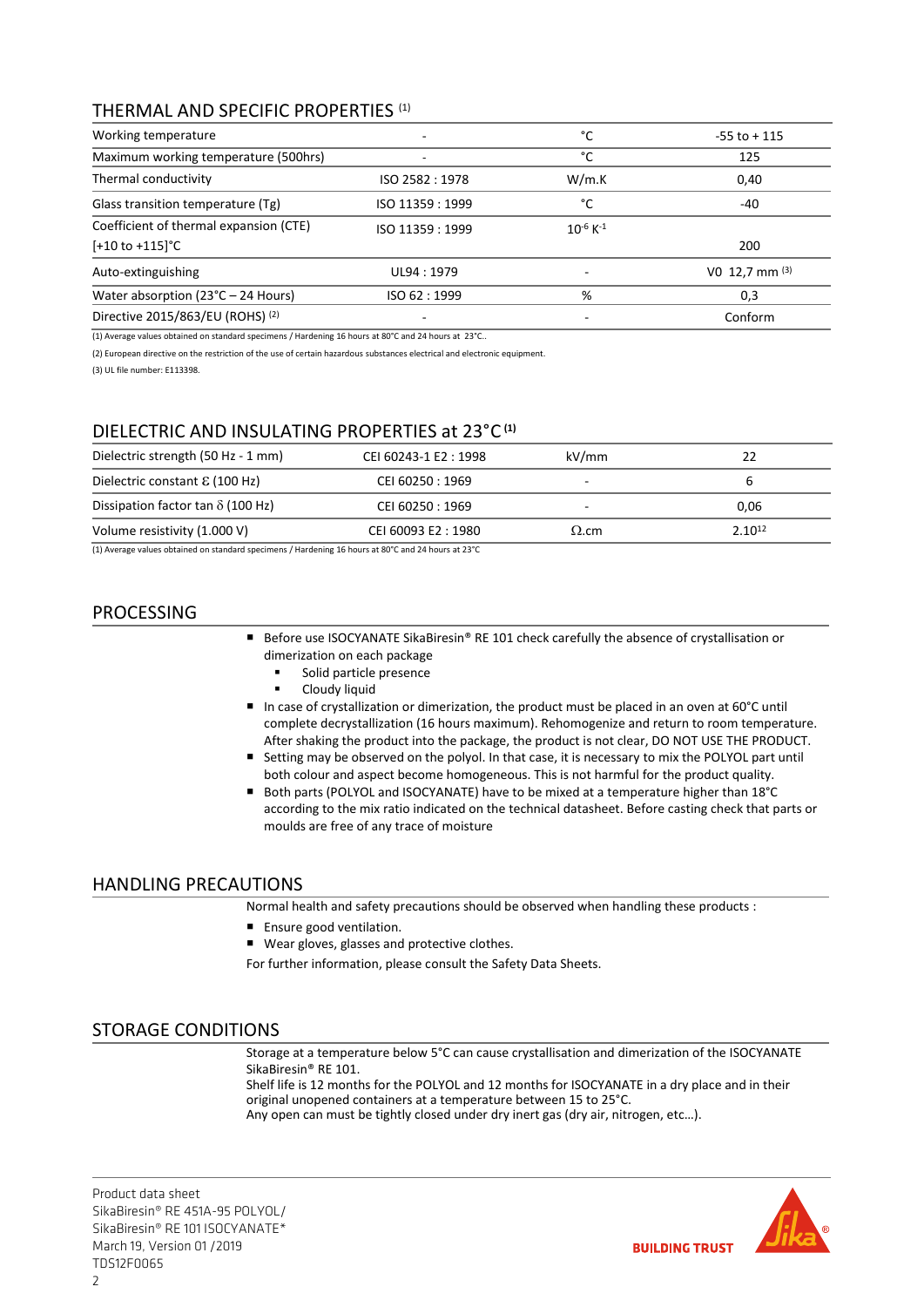Packaging information on request, please contact your local sales representative or find your local contact on www.sikaadvancedresins.com

## FURTHER INFORMATION

The information herein is offered for general guidance only. Advice on specific applications is available on request from the Technical Department of Sika Advanced Resins. Copies of the following publications are available on request: Safety Data Sheets.

## VALUE BASES

All technical data stated in this Product Data Sheet are based on laboratory tests. Actual measured data may vary due to circumstances beyond our control.

## HEALTH AND SAFETY INFORMATION

For information and advice regarding transportation, handling, storage and disposal of chemical products, users shall refer to the actual Safety Data Sheets containing physical, ecological, toxicological and other safety-related data.

## LEGAL NOTES

The information, and, in particular, the recommendations relating to the application and end-use of Sika products, are given in good faith based on Sika's current knowledge and experience of the products when properly stored, handled and applied under normal conditions in accordance with Sika's recommendations. In practice, the differences in materials, substrates and actual site conditions are such that no warranty in respect of merchantability or of fitness for a particular purpose, nor any liability arising out of any legal relationship whatsoever, can be inferred either from this information, or from any written recommendations, or from any other advice offered. The user of the product must test the product's suitability for the intended application and purpose. Sika reserves the right to change the properties of its products. The proprietary rights of third parties must be observed. All orders are accepted subject to our current terms of sale and delivery. Users must always refer to the most recent issue of the local Product Data Sheet for the product concerned, copies of which will be supplied on request.